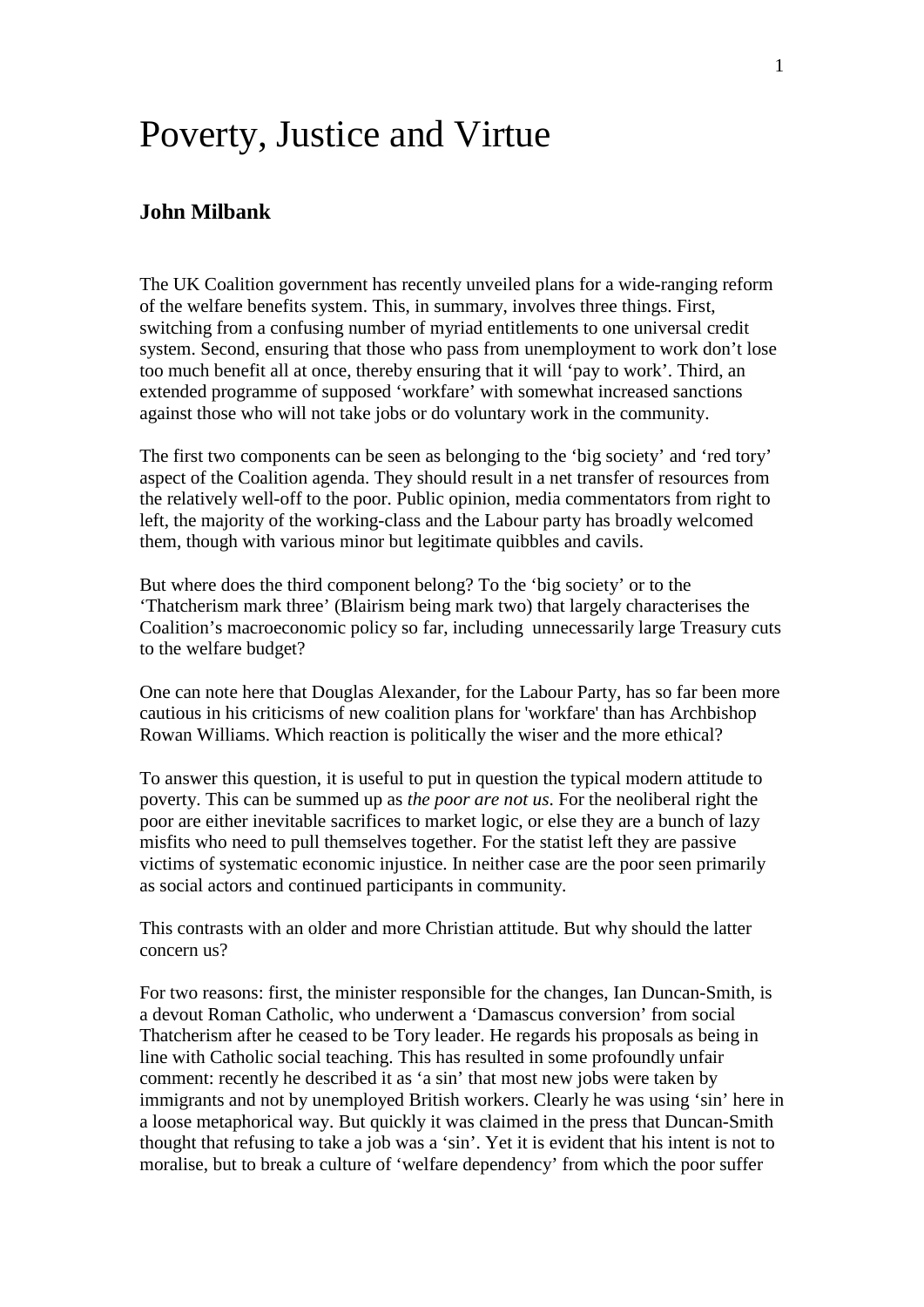worst of all. In the UK welfare, contrary to the intentions of William Beveridge, the architect of the welfare state, has become too much a ceiling rather than a safety-net. This has indeed resulted in abject dependency stretching over three generations, producing many incapacitated people who cannot compete with more skilled immigrants.

Second, the entire notion of 'welfare' is of Christian origins. Philanthropy in the pagan world was marginal: the whole apparatus of systematic almsgiving, almshouses, leper colonies, maternity hospitals, general hospitals, hostels for travelers, orphanages, charity schools etc is a Christian phenomenon. And all our attitudes and conflicts with respect to issues of public charity derive from principles and arguments within medieval canon law. When the state gradually replaced the church as the provider of welfare in the modern era, there was as much continuity as rupture.

Nonetheless, rupture was real. Eventually we lost the Christian attitude to welfare which can be summed up as: *the poor are us*. Like all human beings they are subject to the vagaries of fortune, only in their case to an extreme degree. The outcome of fortune is a compound of structural circumstance, inheritance of wealth and talent, plus the exercise of effort and virtue. Those who are *un*fortunate remain part of us: they are our neighbours, and so they need to be included within local society.

That means helping them in every way possible, both to meet their needs and to develop their ability to help themselves. In turn, poorer people may be expected to make what contribution to the community they can, because to ask for this is to respect their continued dignity as human beings.

This twin response stems from the equally dual Christian view of poverty. On the one hand, it can lead to unacceptable material suffering, besides spiritual degradation and temptation -- even though the spiritual dangers of wealth are far greater. On the other hand, being poor does not destroy one's capacity to act humanly in the most important ways: to love, to rejoice, to mourn, to show sympathy.

Thus notions of entitlement were mingled with notions of duty from the outset of Christian discussions of charity and welfare. It is a myth to say, as many still do, that questions of 'moral desert' with respect to poverty only arrived in the modern period. For already in the 12<sup>th</sup> C founding text of canon law, Gratian's *Decretals*, an attempt was made to reconcile the view of the Church Father John Chrysostom, that charity should be one-way and indiscriminate, with the view of St Paul (if you want to eat, you must work) and Augustine that it must be mutual, and therefore discriminate between those genuinely in need on the one hand, and the lazy or criminal on the other. This did *not* however amount to the later sharp divide between 'deserving' and 'undeserving poor', because the canonists thought much more in terms of *degrees* of genuine need. Also they insisted that the benefit of the doubt had to go to the apparently poor person. This has by no means been true for most of modernity.

How does so-called 'workfare' look are in the light of these principles of authentic Christian tradition? The answer is: 'ambivalent', and therefore the Labour Party is right to suspend its judgement. For insisting on some time spend on work and training as a condition of receiving benefit (roughly what is proposed by Ian Duncan-Smith)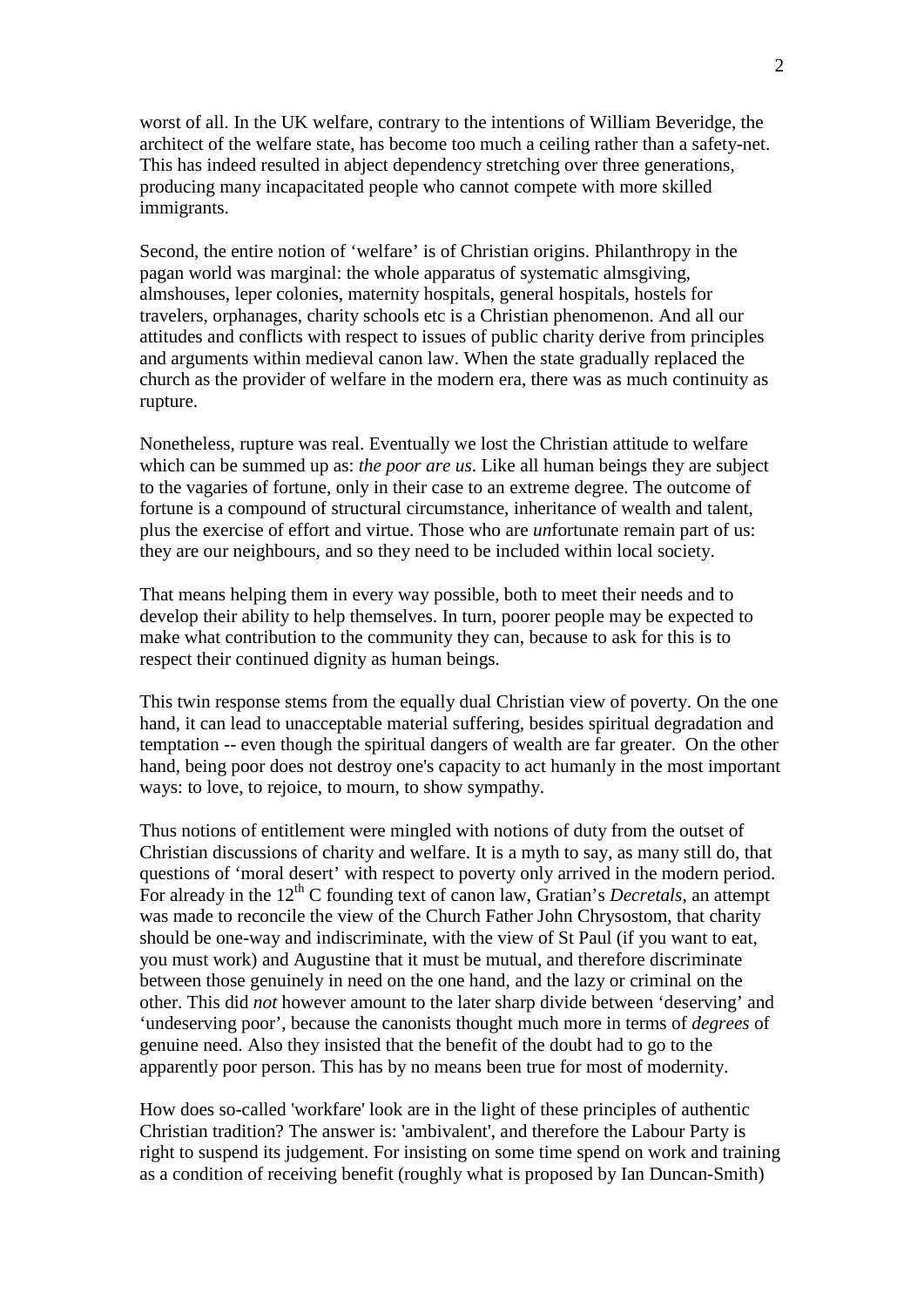could mean including the poor in local structures of reciprocity, rather than marginalising them either as mere victims, or as supposed social parasites. It could mean that the unemployed and their communities think out between them new creative tasks that the unemployed might usefully help with – for example new projects of environmental improvement. Such involvement can assist the unemployed to return to the habit of work and begin to equip them with skills.

Here it is important to say that one aspect of the new proposals that has been insufficiently discussed is their intention to increase the interpersonal factor and the proactive role played by front-line administrators. For if all benefits are rolled into one credit, then this will necessitate many fine judgements as to exact needs being made by welfare-workers in discussion with the unemployed themselves. It is to be hoped that the same spirit can be extended the organisation of work and training projects for the unemployed – including for ex-prisoners, who most of all (as all evidence shows) need the structure of work if they are not to re-offend.

Douglas Alexander is, however, correct to say that 'workfare' will not lead to jobs if there are no jobs available, as is increasingly the case everywhere. All the same, we need again to overcome either a pseudo-radical fatalism about this circumstance, or else a neoliberal view that it is merely 'up to individuals'. Instead, we need to foment the idea that local *co-operation* can lead to the creation of new enterprises, even though we do indeed need government policies and legal and financial structures that would favour such developments.

Moreover, the Archbishop's much more adamant fears are by no means unwarranted. 'Workfare' could indeed mean a continuation of a centralised attempt to discipline and corral the poor as though they were social lepers -- and getting them to pick up litter in a humiliating fashion would certainly not be good enough. This process of 'enclosure' of the poor reached its acme with the Victorian workhouse, but has been going on ever since Henry VIII seized control of parish structures from the power of voluntary fraternities.

Nevertheless, fully to comprehend our current conjuncture, and continued arguments about the role of state provision, we have to grasp the ambiguity of this secularization of welfare, which in England began with the Tudors. The distinguished medieval historian Brian Tierney, who is no romantic, has said that the church-controlled system of poor relief of the  $13<sup>th</sup>$  C was probably the most successful before the 20th C. (Though he crucially adds that 'that is not saying much'.) Even though it involved variously voluntary, official parish and monastic contributions, it was not the 'random' affair denounced earlier by the Fabian Webbs, because the parish priest and trustees acted as coordinator. But the rise of a money economy, commutation of manorial duties to rents, the Black Death and agricultural enclosure all conspired to destroy the effectiveness of this local system. Peasants passed from serfdom to wageexploitation and many of them hit the road in increasingly vast numbers. At the same time, parish structures were undermined by absentee clergy, plural rectorships and monastic appropriation of livings often enacted in the interests of material gain, which were all partially the result of excessive church centralization, clericalisation and bureaucratization right across Europe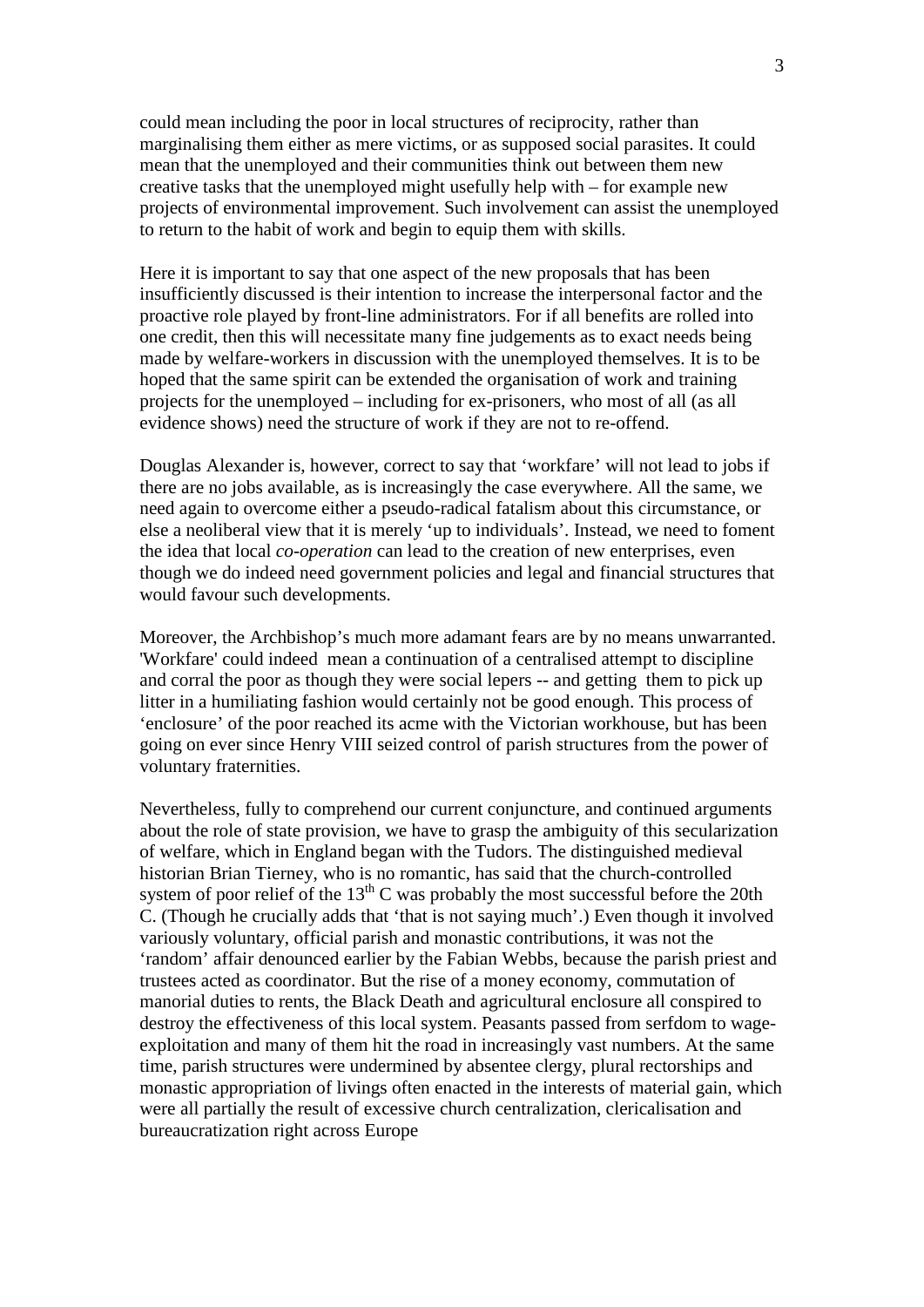The new problem that arose in consequence of both those trends is one that we are still struggling with today. How, on the one hand to restore the primacy of locality and reciprocity and how, on the other, to deal fairly with people who, at least for the moment, are on the move, and with the many who are likely to remain on the move in an increasingly fluid world? The canon lawyers, as most historians agree, failed to solve this one. This was part of the way in which 'the long Patristic period' came to an end after 1300. Hence to some degree the Post-Reformation state in England, even though it gratuitously destroyed perfectly good local ecclesial structures, also tried to deal with a problem which the somewhat corrupted late-medieval Church had evaded: the new vagrancy. So one reason for the increased attention to the question of 'desert' was the vastly-increased number of people unemployed for both structural and criminal reasons, which required judicial discrimination.

Nevertheless, canonic legal blindness was perpetuated in the way in which too much emphasis was placed on keeping people in one place and administrating charity only in to those taken to belong there. Indeed these tendencies increased, in accordance with the sterile direction of later medieval canon law itself. Thus the whole Foucauldian 'discipline and punish' approach to the poor took increasing root. Yet at the same time, the Tudors borrowed also from the canonists something more positive: namely the restored  $13<sup>th</sup>$  C view that the richer could be *compelled* to give alms, which were a matter of justice as well as of charity. Moreover, even though the state was now taking a new legislative role, the organization of poor relief continued for a very long time to be on an ecclesiastical parish basis that perpetuated in a restricted form many medieval procedures right up to the beginning of the  $19<sup>th</sup>$  C.

It's important then to see just what a morally and politico-theologically ambivalent legacy we are the heirs of, when it comes to the treatment of the poor.

Let us hope, in this context, that 'workfare' will mean a return to the mutualist, 'big society' spirit of the  $13<sup>th</sup>$  C and will not be a draconian neoliberal palliative. Nor should it mean denying our duty to meet basic material human needs even of the inadequate as opposed to those earning criminal incomes. Again, the new proposals envisage a greater role being given to frontline judgement in this instance also. And this meeting of needs must include the provision of housing in one's local area, as Williams demands. Because excessive levels of housing benefit cannot, as the Coalition rightly argues, be justified, this problem needs to be a dealt with in terms of increased levels of housing supply and the securing, by whatever means, of fair levels of rent.

This 'big society' approach involves therefore an attempt to restore the priority of the local. However, we need to realise that the new exigencies of market and labour mobility faced by the Tudors confront us today all the more. On the one hand, we should try to limit the need for people to move against their will, just for the sake of finding work, thereby causing social disruption. On the other hand, we have also to extend that hospitality to the stranger which the first canonists embraced and the later ones tended to play-down – so long as this is not at the expense of those already resident. In addition we need a national co-ordination which will take account of different costs, different rent-prices, different housing and different job-creation needs in different regions, in the interest of sustaining rather than destroying local